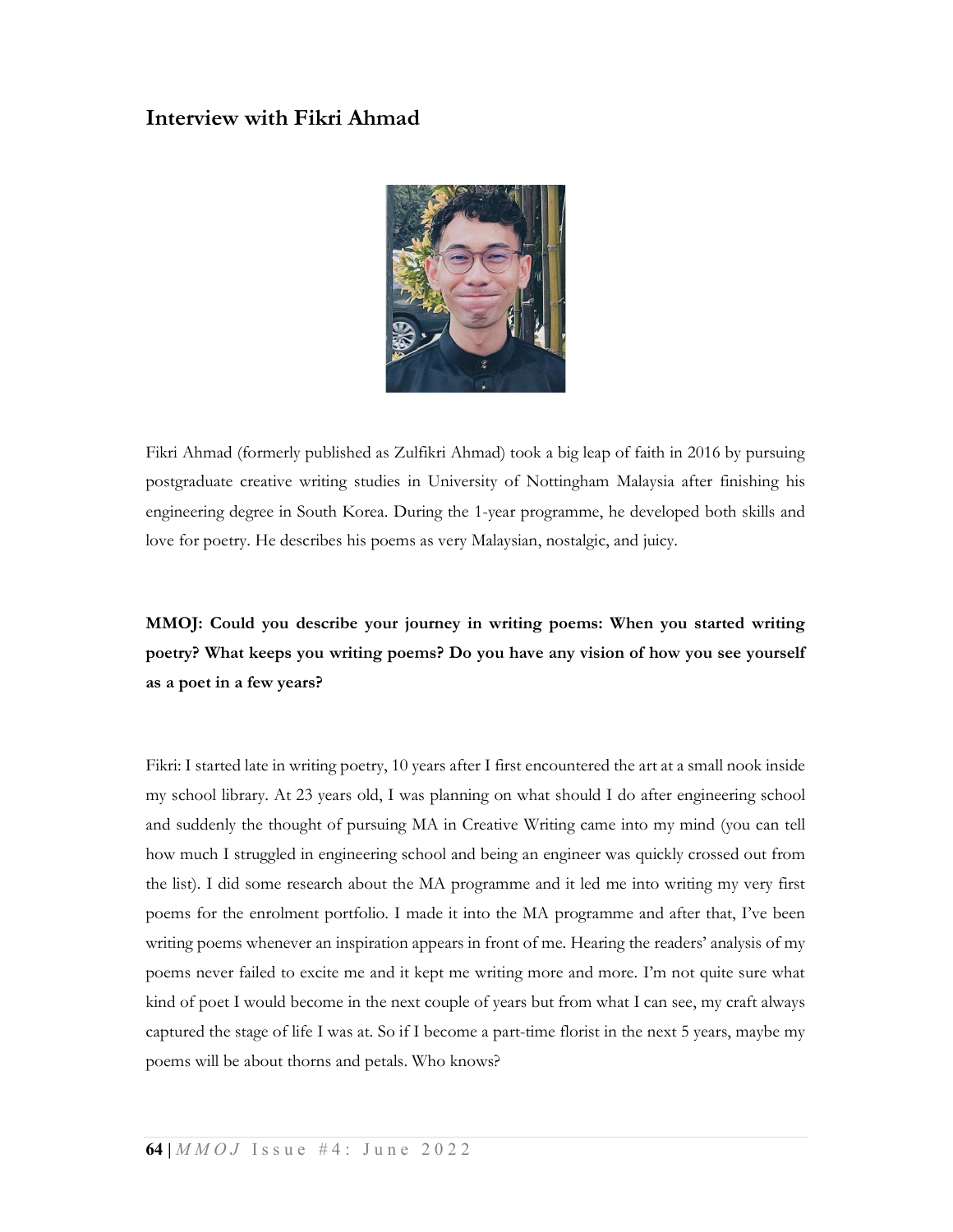#### MMOJ: What are your preoccupations in your poems?

Fikri: Childhood memories and personal upbringing are the subjects that I think about most of the time when writing poems. When I find it hard to sleep, these memories would either put me at ease or get me scribbling words until 7am.

#### MMOJ: Who are your favourite poets and do they have any influence on your writing?

Fikri: I have been reading poems (religiously) since I was 13, and my first love was Shirley Lim's Monsoon History - you can find the essence of Monsoon History in most of my crafts. These poems are usually written in the storytelling form, and you can easily find sarong, *belacan*, or paddy fields in the background.

#### MMOJ: Do you think about your position as a Malaysian poet writing in English?

Fikri: I find it embarrassing that writing poems in English comes more naturally to me compared to writing them in my mother tongue, and I'm finding ways to make my craft as multilingual as I am. I have a special poem written for my mother and it's a shame she can't fully understand what I wrote for her. But in the end, what lies beyond the words matters the most and I'm happy that by writing in English, these poems can reach more souls in this world.

### MMOJ: Please choose one of your poems from *Malaysian Millennial Voices* and share your experience in writing the poem.

Fikri: The Land of Unknown Grandfathers gives you perspective on what a Millennial feels about their ancestors and the suffocating Asian culture of worshipping someone who is related to them but too distant to even know their name (by distant, I mean, in-a-different-world-kind-of-distant). I wrote this after observing a group of people around my age visiting the cemetery during Hari Raya, and I could definitely feel what they felt, deep in my bones.